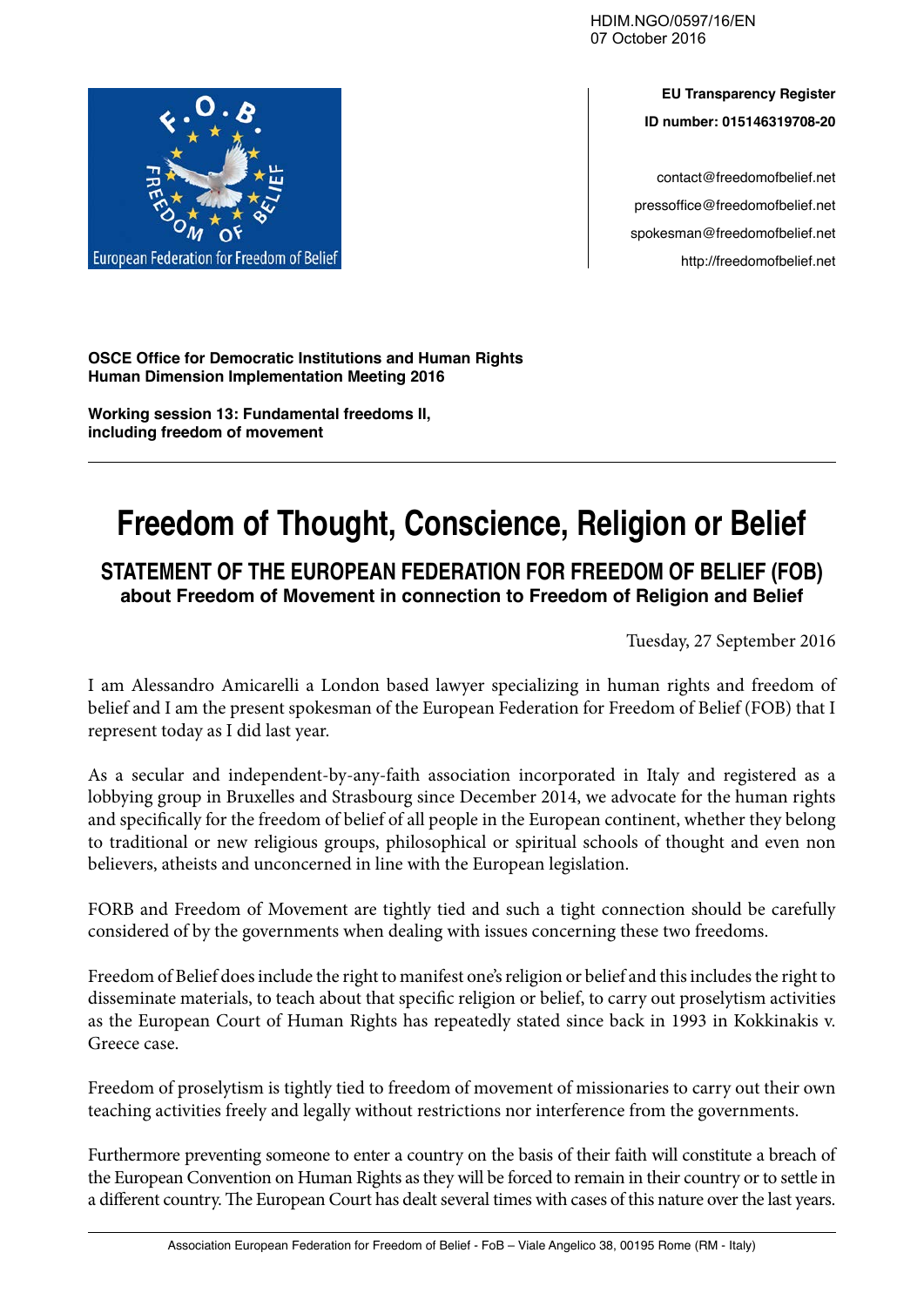

**EU Transparency Register ID number: 015146319708-20**

contact@freedomofbelief.net pressoffice@freedomofbelief.net spokesman@freedomofbelief.net http://freedomofbelief.net

People belonging to minority groups roughly called sects or cults are usually the target of such restrictions of FORB and freedom of movement too. This denial doesn't only apply to religious or spiritual leaders, it often applies to their followers too.

There are also cases when people belonging to minority groups are expelled from the countries where they live and deported to countries that violate freedom of religion or belief and their freedoms will be affected much more.

Additionally preventing people from building their own temples and churches and mosques in a given territory will cause to people belonging to minorities willing to migrate to those areas of the country, they would not be able to do so any more and in this way we say that this kind of legislation will certainly affect not only the FORB of foreigners but also the freedom of movement connected to the FORB of citizens of that country; this is the case of so called anti mosque legislation in Lombardy that has affected all minority communities in Lombardy. All non Roman Catholics willing to migrate to Lombardy will be forced not to do so because they will unlikely be able to have access to any worship place of their faith it their community is affected by the said legislation, likewise locals of Lombardy will feel being forced to move to other areas of the country to fully enjoy their freedoms.

At several occasions State funded NGOs spread hatred against religious minorities calling them cults or sects and they manage to lobby governments bodies that as a result prevent the freedom of belief in connection with the right to FORB of people belonging to minorities. The most notorious case is the French so called NGO FECRIS.

Some governments like Italy do create units of the Police that have the duty to study about minority groups they call sects; this is the case of the Italian SAS Anti Cult Squad that with its activities we believe stops the right to freedom of movement of people belonging to minority religions that are prevented from disseminate their teachings and from carrying out their activities.

## **1. With regards to SAS, Anti Cult Squad :**

We as FOB renew our request to the Italian government, as we did last year, to provide clear information about the Anti Cult Squad including information about the cost-benefit ratio;

## **2. With regards to Anti Mosque or Anti Minority Religions Law in Lombardy and other regions**

Last year we reported about the anti mosque bill passed in Lombardy and adopted in other regions at a later time.

Such legislation is aimed at preventing the Muslim communities to have any worship places or to build new ones. The legislation does affect in fact all minority groups not only the Muslim community. People belonging to minorities are denied their right to freedom of movement in connection to the right to FORB.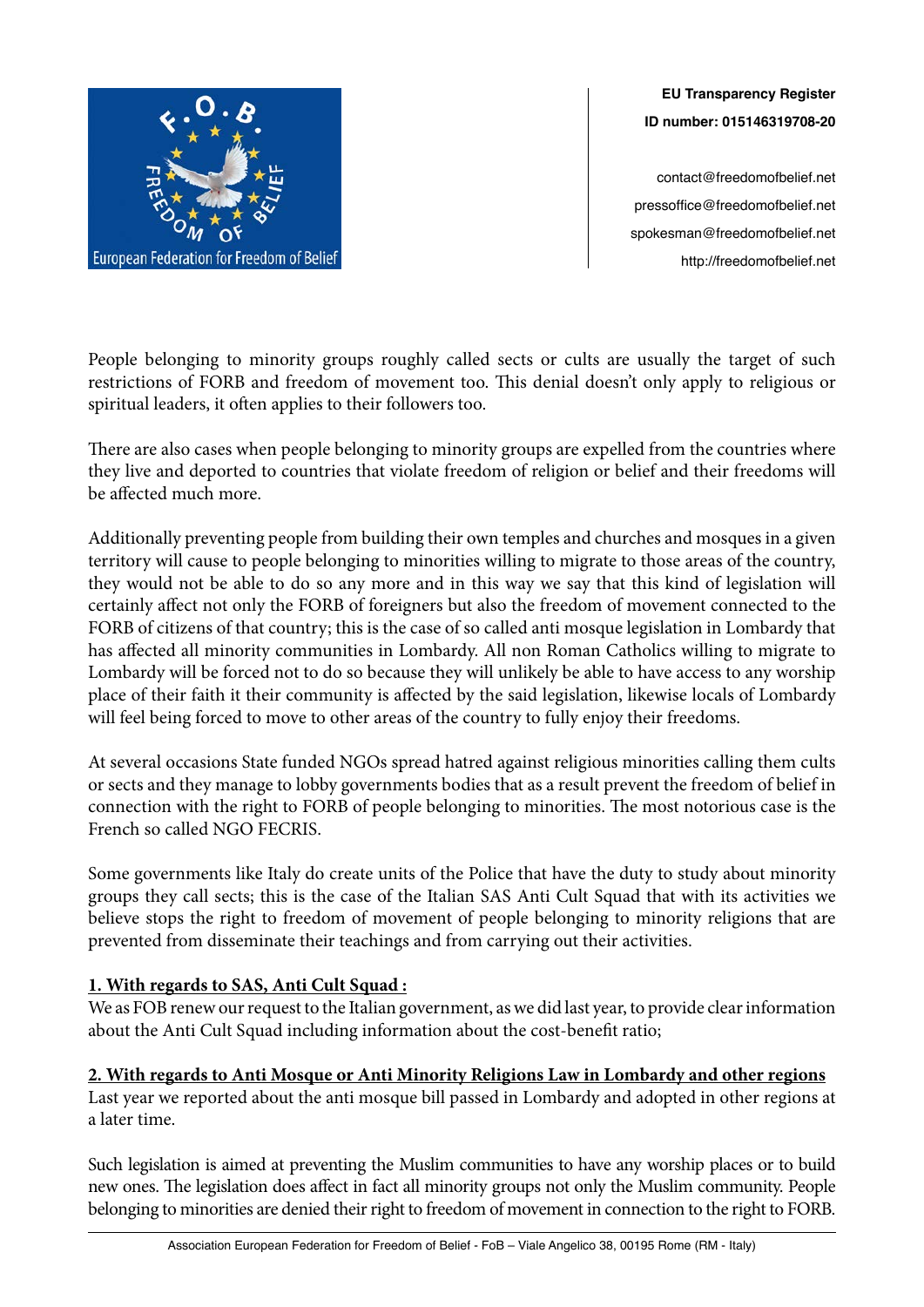

**EU Transparency Register ID number: 015146319708-20**

contact@freedomofbelief.net pressoffice@freedomofbelief.net spokesman@freedomofbelief.net http://freedomofbelief.net

FOB has launched an online petition that has been very successful and it has been brought to the Parliament. Few days later the Government has challenged such legislation filing an appeal with the Constitutional Court and we are waiting to know the outcomes.

In the meantime the same legislation has either been proposed or adopted by other regional authorities.

FOB will keep advocating for the deletion of all of these anti-minority legislation and to fully recognise the right to freedom of movement in connection to FORB to all people.

## **3. With regards to State funded and subsided anti cult NGOs**

There are a number of so called anti cult NGOs that receive funds and subsides by governments. The most notorious one is the French FECRIS which, as far as we know, receives 90% of its annual funds by the French government that is particularly known for the anti religious legislation adopted over the last decades.

We expect all concerned governments stop funding these groups and if they still fund them, they should be revoked the NGO status at level of International organizations where they present themselves as NGOs and advocate and act against minority groups and against proper NGOs.

In the months to come FOB will make the voice of minority groups louder also in this regard.

FOB in fact does exist to make the content of the FORB (Freedom of Religion and Belief) Guidelines adopted by the EU Council alive and implemented and enforced across Europe.

Following the FORB Guidelines is the only route to positively achieve peace among the European populations.

Three of the main goals and working strategies set out in the FORB Guidelines are :

Firstly to eradicate the harsh violence with which groups that self identify themselves as religious as well as States and State bodies and NGOs, carry out activities against religious or spiritual groups whether they are minority groups or not and individuals belonging to such groups.

Secondly Freedom of Religion and Belief has to be guaranteed to all people whether religious or non religious, even atheists and unconcerned. Also the European Court of Human Rights has emphasized this point repeatedly.

FOB's action is in this direction.